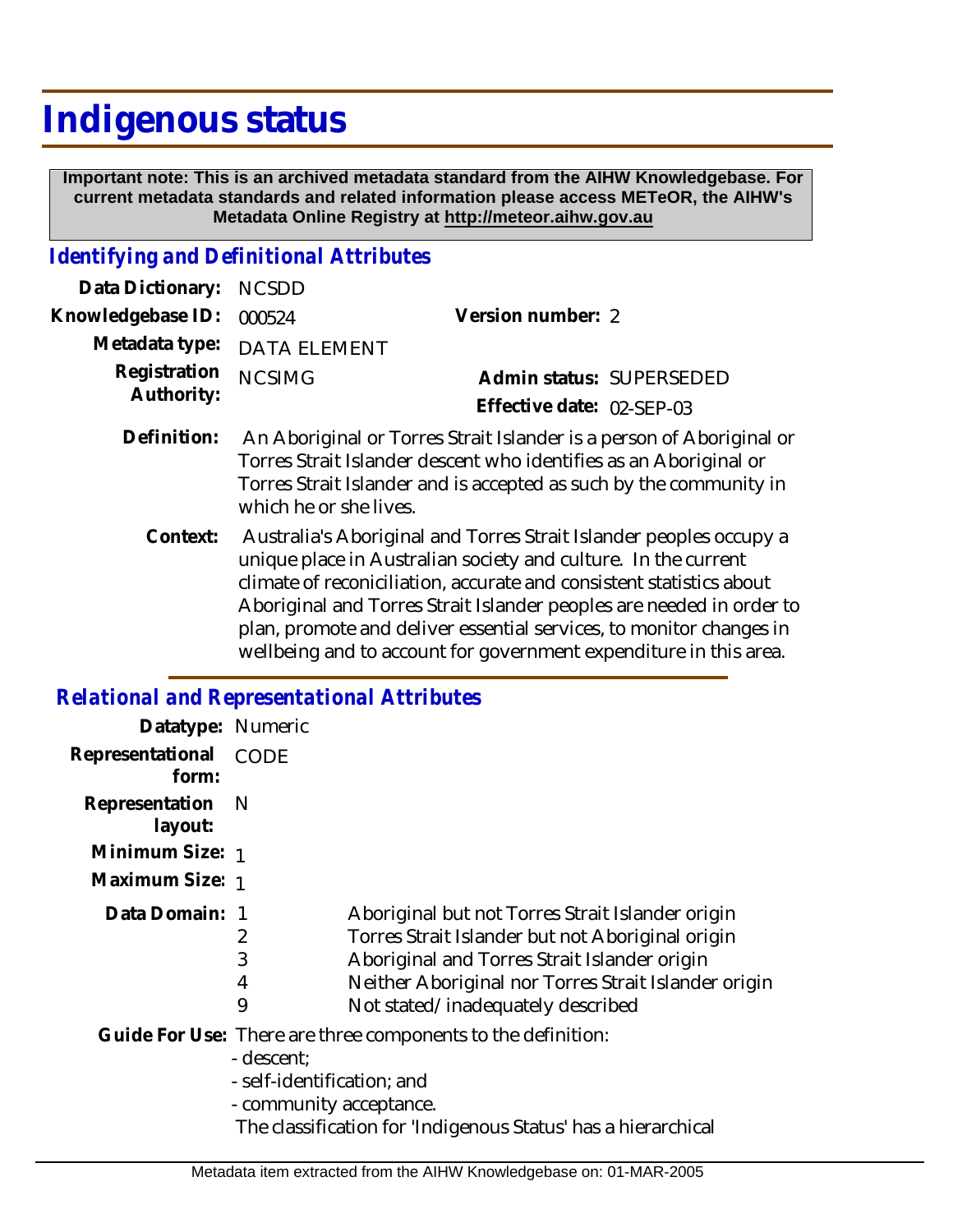structure comprising two levels. There are four categories at the detailed level of the classification which are grouped into two categories at the broad level. There is one supplementary category for 'not stated' responses. The classification is as follows: Indigenous

- Aboriginal but not Torres Strait Islander Origin

- Torres Strait Islander but not Aboriginal Origin

- Both Aboriginal and Torres Strait Islander Origin Non-indigenous

- Neither Aboriginal nor Torres Strait Islander Origin
- Not stated/ inadequately described

This category is not to be available as a valid answer to the questions but is intended for use:

- primarily when importing data from other data collections that do not contain mappable data;

- where an answer was refused;

- where the question was not able to be asked prior to completion of assistance because the client was unable to communicate or a person who knows the client was not available.

Only in the last two situations may the tick boxes on the questionaire be left blank. Refer to ABS for advice in relation to the recording of indigenous status for children in receipt of children's services.

This category is not to be available as a valid answer to the questions but is intended for use:

- primarily when importing data from other data collections that do not contain mappable data;

- where the question was not able to be asked prior to completion of assistance because the client was unable to communicte or a person who knows the client was not available.

Only in the last two situations may the tick boxes on the questionnaire be left blank. Refer to ABS for advice in relation to the recording of indigenous status for children in receipt of children's services.

Collection Methods: The standard question for Indigenous Status is as follows:

 [Are you] [Is the person] [Is (name)] of Aboriginal or Torres Strait Islander origin?

 (For persons of both Aboriginal and Torres Strait Islander origin, mark both 'Yes' boxes.)

No..................................................................

Yes, Aboriginal..........................................

Yes, Torres Strait Islander..........................

This question is recommended for self-enumerated or interviewbased collections. It can also be used in circumstances where a close relative, friend, or another member of the household is answering